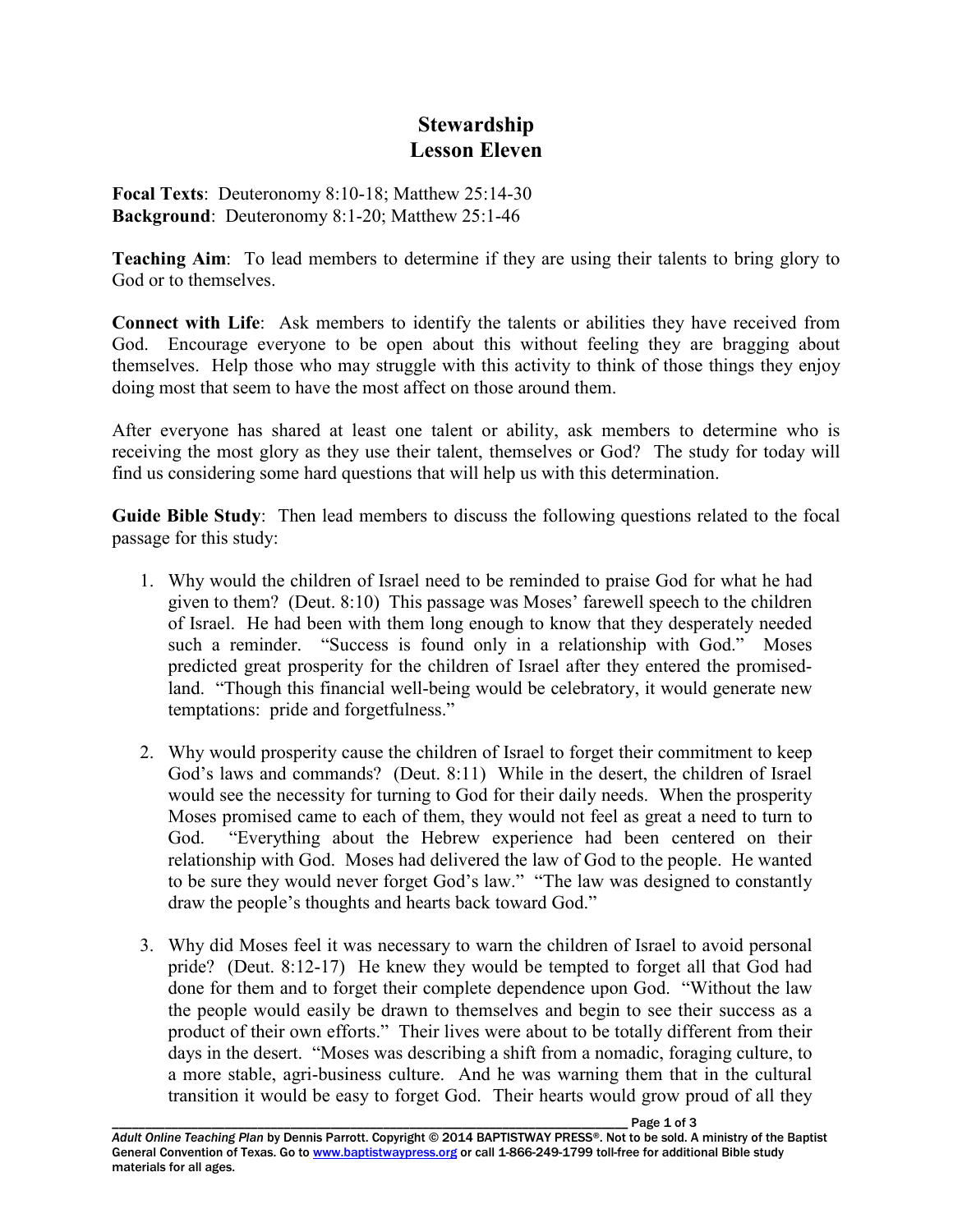had accumulated, and they would forget that it was God who had made it all possible." "Moses then launched into a recitation of what God had done for them." "There is a smug and unfounded confidence that can come with affluence. It is difficult to abandon yourself to complete trust in God when you go through life with so many financial and material safety nets. Eventually, God seems to be unnecessary."

- 4. Why the reminder about God having given them the ability to produce wealth? (Deut. 8:18a) "God provided both escape from Egypt and provision in the wilderness, not because the Hebrew people deserved it, but to keep them humble and spiritually prosperous. They received manna and quail on a daily basis in order that they might be humbled by God's generosity; maintaining their exclusive dependence on God and growing prosperous in character and spiritual insight." Now that their daily dependence upon God's provision had changed, they were in danger of losing their relationship of dependence upon God. They would be tempted to trust in their own abilities to provide for their daily and long-term needs.
- 5. Why did Moses think it necessary to remind them of their covenant relationship with God? (Deut. 8:18b) God's continued blessing upon the children of Israel was dependent upon their continued obedience of His laws and commands. They must continue to recognize their dependence upon God if they were to continue to enjoy the blessings of that covenant relationship with their heavenly Father.

Then share the following from the Study Guide: "The biblical perspective on all things material is that everything belongs to God. Private ownership is a figment of our imagination. It is a false human construct designed to facilitate the consolidation of power. This concept was central to ancient Hebrew thought. It impacted the way they viewed cattle, crops, houses, family, and land. All of it was given to them by God as a stewardship."

Then enlist someone to read Matthew 25:14-30 and ask members to listen for ways this parable supports the biblical perspective on material wealth. (The talents were gifts from the master. There would have been no production of wealth without these gifts. In the end, the servants recognized that everything, including what they had made in interest, ultimately belonged to the master.)

Share background information from the Study Guide about the value of the talent. "There were two important aspects to the role of the steward. There was (1) an entrusting, and (2) an accounting. The Master entrusted each servant with a certain amount of his wealth. When the master returned, he held each servant accountable for the portion of the wealth entrusted to them."

Ask members to discuss the following two questions:

1. What was the reward for the faithful servants? (More opportunities to use their talents.)

*Adult Online Teaching Plan* by Dennis Parrott. Copyright © 2014 BAPTISTWAY PRESS®. Not to be sold. A ministry of the Baptist General Convention of Texas. Go to www.baptistwaypress.org or call 1-866-249-1799 toll-free for additional Bible study materials for all ages.